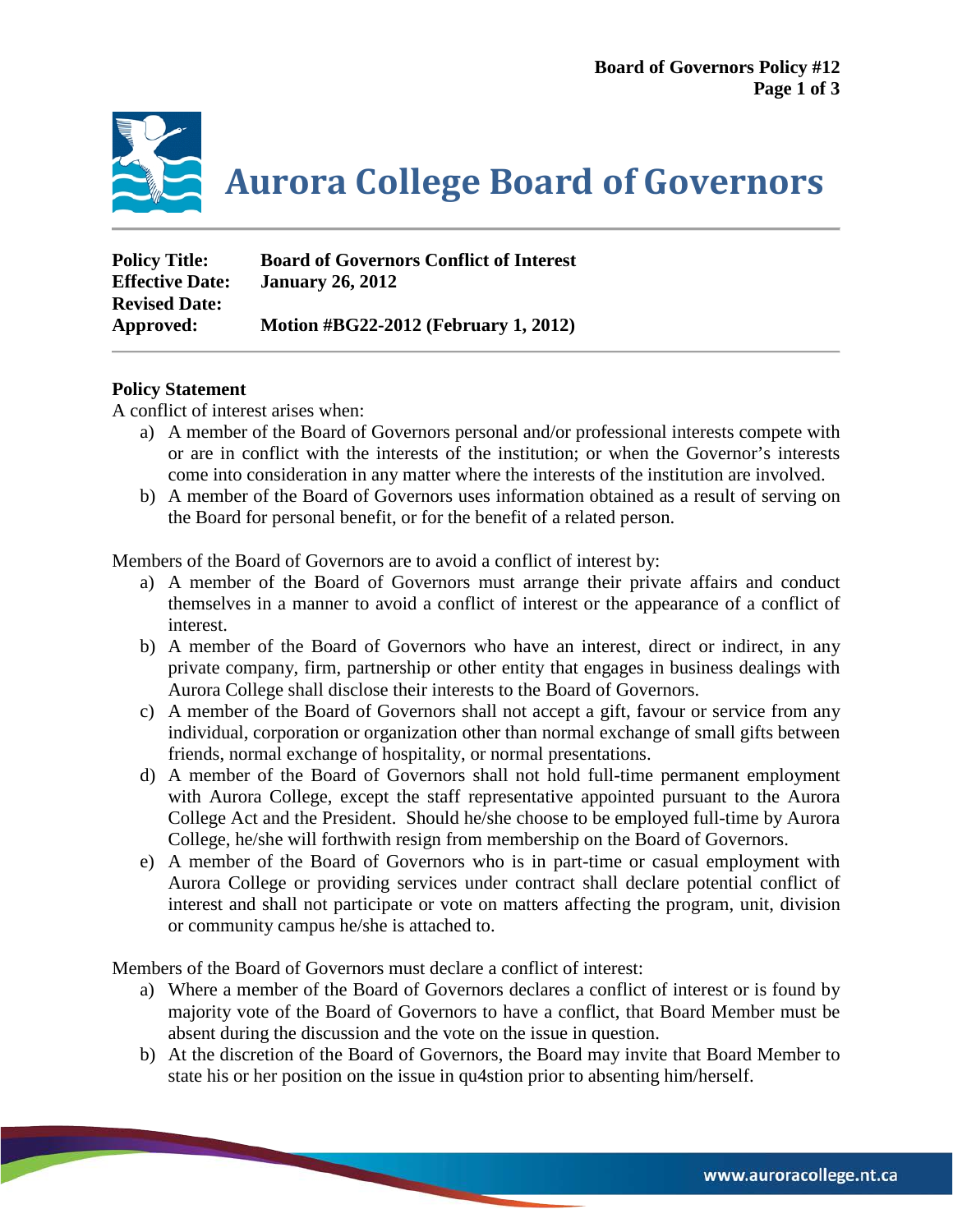- c) Where a conflict of interest is discovered after consideration of a matter, the conflict must be declared to the Board of Governors.
- d) Any member of the Board of Governors who perceives another Board Member to be in conflict of interest in a matter under consideration must disclose that conflict to the Chairperson of the Board of Governors at the first opportunity.
- e) Where a member of the Board of Governors is in doubt that a conflict of interest exists, the Board Member must request the advice of the Board of Governors. If necessary, the Board of Governors must determine by vote if a conflict exists.

For the purpose of these guidelines the following situations are considered to be conflicts of interest.

Financial conflict of interest exists when the Board of Governors is making decisions:

- a) Affecting a private company in which a Board Member or a related person is a proprietor or shareholder;
- b) Affecting a public company in which a Board Member or a related person holds more than 1% of the shares issues;
- c) Affecting a partnership or firm in which a Board Member or a related person are a member;
- d) Affecting contract for the sale of goods, merchandise or services to which a Board Member or related person are parties and from which they will benefit directly or indirectly;
- e) Affecting a Board Member or related person in selling or leasing land or an interest in land to the Board of Governors, or will benefit directly or indirectly from such a transaction;
- f) Affecting a Board Member or related person who, by virtue of a position held in a private society, crown corporation or other organization having significant dealings with the institution, could benefit directly or indirectly.

Conflict exists for the identified groups when considering the following matters:

- a) Instructional Program decisions
	- i. Board of Governors Student Representative is in enrolled in the program(s) affected by the decision.
	- ii. Board of Governors Staff Representative is employed in the program(s) affected by the decision.
	- iii. Board of Governors members with related persons enrolled in or employed in the program(s) affected by the decision.
- b) Tuition fee increase/decrease
	- i. Board of Governors Student Representative
- c) Labour negotiations faculty and /or support staff
	- i. Board of Governors Staff Representative

## **Scope of President's Responsibilities**

Not applicable

## **Information and Monitoring Requirements**